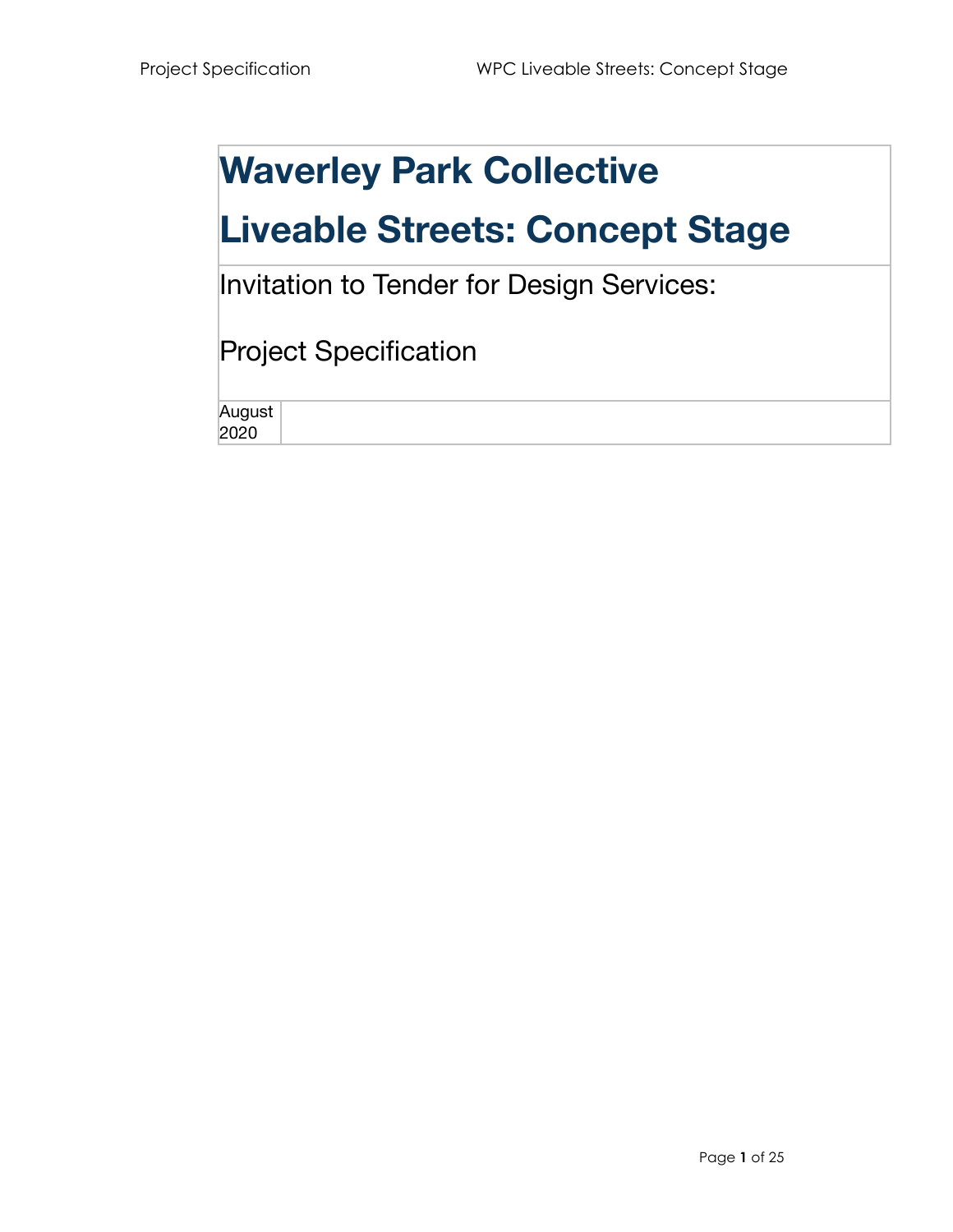## **About Waverley Park Collective**

Waverley Park is a residential community of families, friends and neighbours in Shawlands, on the Southside of Glasgow. It's a great wee area full of helpful people and friendly characters.

The Waverley Park Collective is a constituted community group of residents working together to improve the community. We are not a residents association or a community council and we do not have a statutory function.

We are just a group that shares an aim: to create and maintain a safe, clean and welcoming environment by ensuring the streets are safe and attractive for all ages and abilities to live, learn, and move.

Our Objectives to achieve that Aim are to:

- Find a permanent solution to long-standing concerns regarding the volume and speed of traffic, and to enable more active travel;
- Make the streets and shared lanes feel safe and attractive;
- Deliver events and activities that strengthen community spirit; and
- Drive forward community improvements alongside key stakeholders.

<https://www.waverleyparkcollective.org>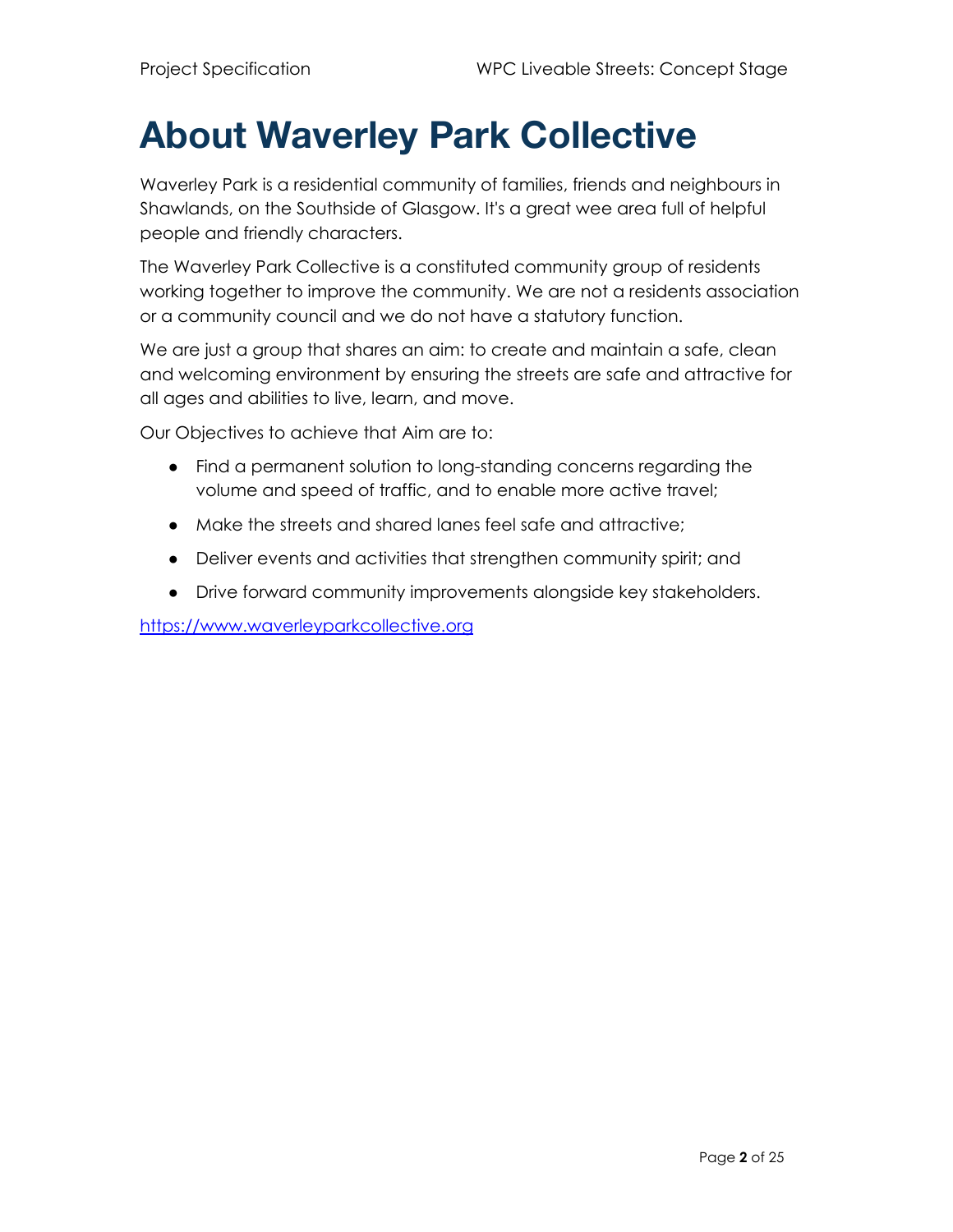| <b>Document Overview</b>                   | $\overline{\mathbf{4}}$ |
|--------------------------------------------|-------------------------|
| <b>Related documents</b>                   | 6                       |
| <b>Summary of Services Required</b>        | 6                       |
| Purpose of commission                      | $\overline{7}$          |
| Services required                          | 7                       |
| Third party surveys and audits             | $\overline{7}$          |
| <b>Design Objectives Setting (Stage 0)</b> | 8                       |
| Outcomes                                   | 9                       |
| Outputs                                    | 9                       |
| <b>Activities</b>                          | 10                      |
| Project Management                         | 10                      |
| Study Area Analysis                        | 10                      |
| Public Engagement                          | 11                      |
| Reporting                                  | 11                      |
| <b>Options Appraisal (Stage 1)</b>         | 13                      |
| Outcomes                                   | 13                      |
| Outputs                                    | 13                      |
| <b>Activities</b>                          | 14                      |
| Project Management                         | 15                      |
| <b>Design Process</b>                      | 15                      |
| Public Engagement                          | 15                      |
| Reporting                                  | 15                      |
| <b>Concept Design (Stage 2)</b>            | 17                      |
| Outcomes                                   | 17                      |
| Outputs                                    | 17                      |
| <b>Activities</b>                          | 18                      |
| Project Management                         | 19                      |
| <b>Design Process</b>                      | 19                      |
| Public Engagement                          | 19                      |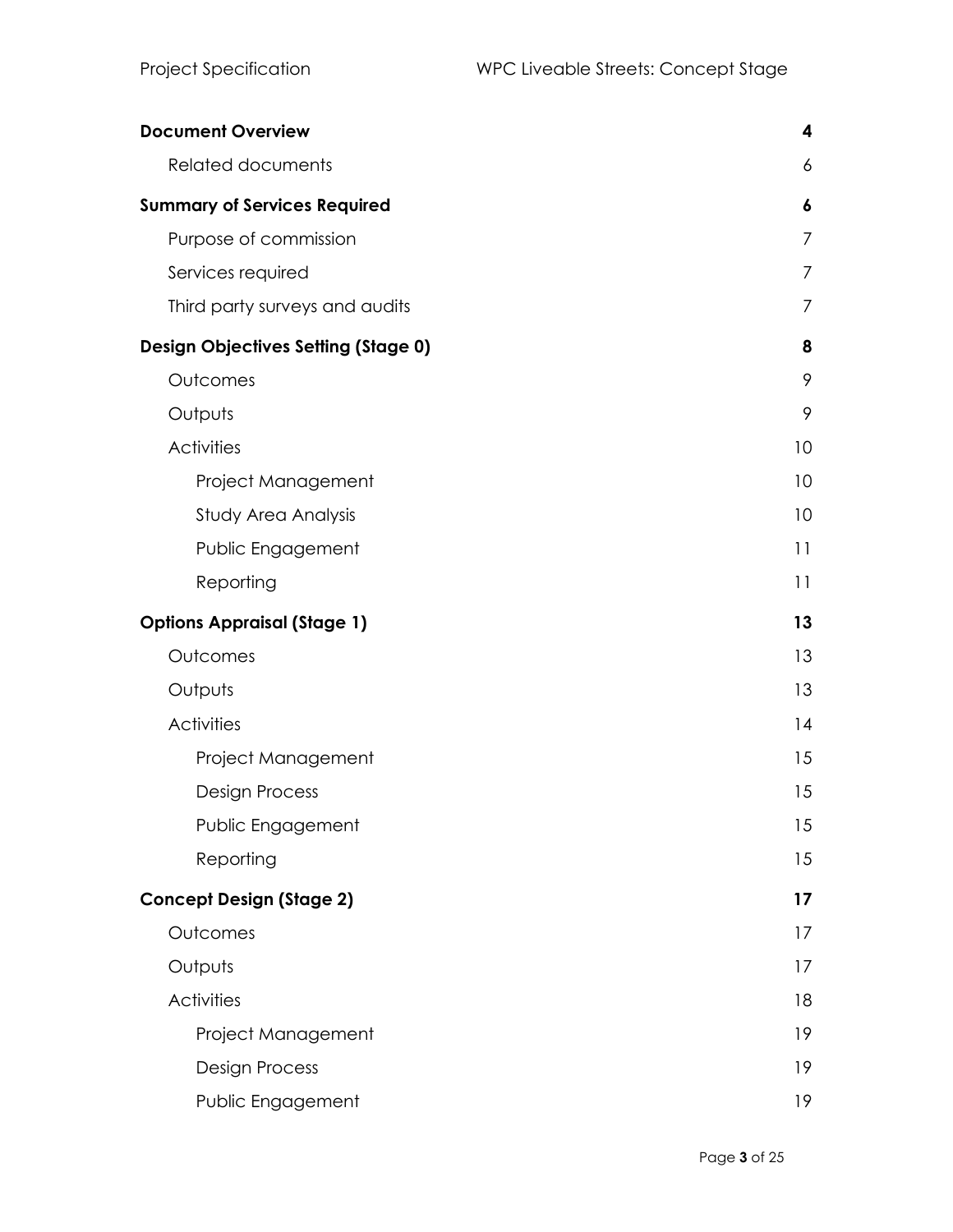| Reporting                               | 20 |
|-----------------------------------------|----|
| <b>Project Governance and Reporting</b> | 21 |
| <b>Project Governance</b>               | 21 |
| Project Board                           | 21 |
| Project Delivery Team                   | 21 |
| Gateway Review                          | 22 |
| Reporting Requirements                  | 23 |
| <b>Design Guidance</b>                  | 24 |
| <b>Indicative Project Timeline</b>      | 25 |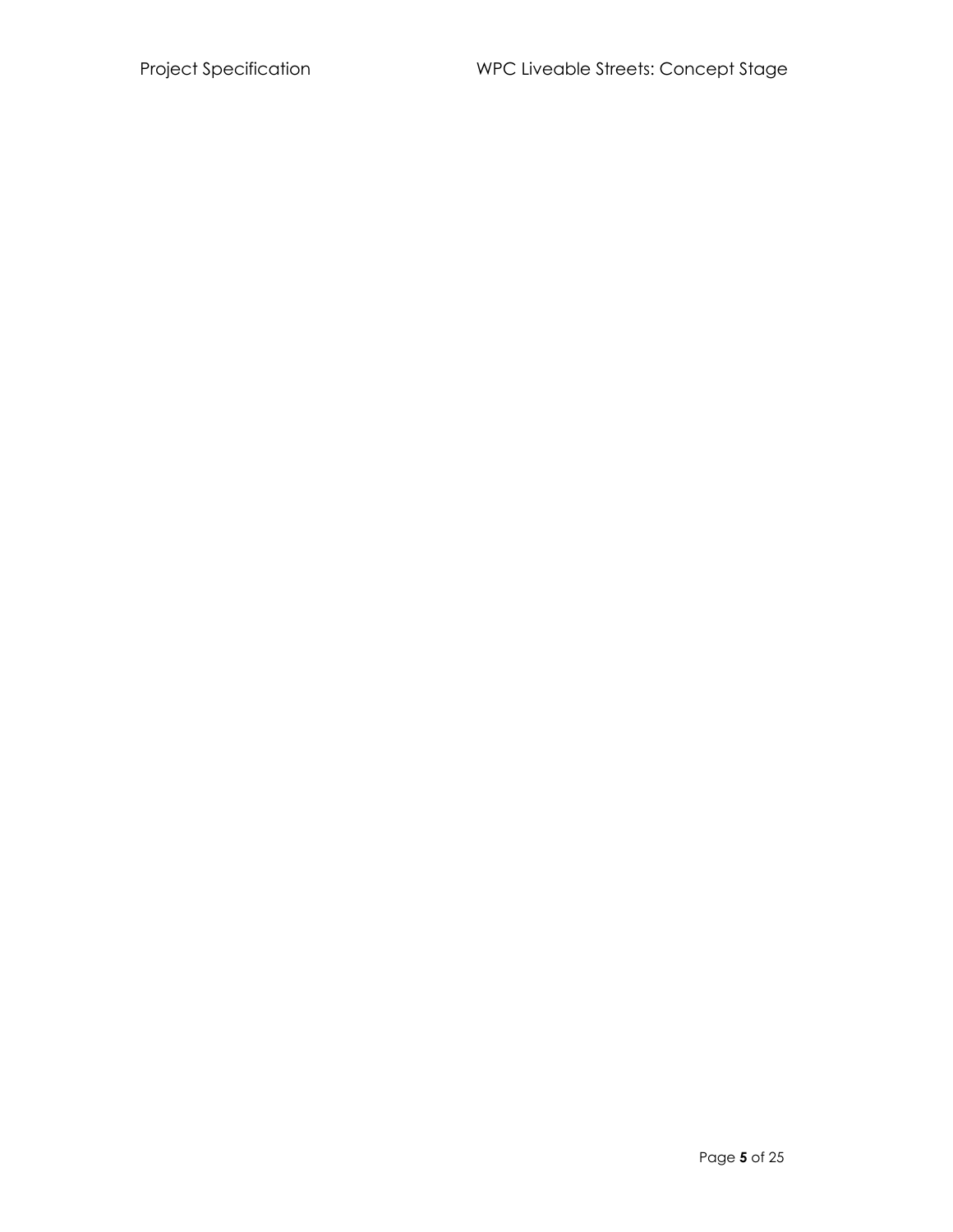## <span id="page-5-0"></span>1.Document Overview

This document details the output specification for the Design Services required to deliver the Waverley Park Collective (WPC) Liveable Streets Concept Stage brief. It comprises:

- Summary of Services Required;
- Description of Services Required at the three Commission Stages;
- Project Governance and Reporting arrangements;
- Design Standards; and
- Timeline

### <span id="page-5-1"></span>1.1. Related documents

Related documents included to inform the specification for reference are:

- Project Description; and
- Places for Everyone Project Pack Category 2; and
- Tender Submission Requirements.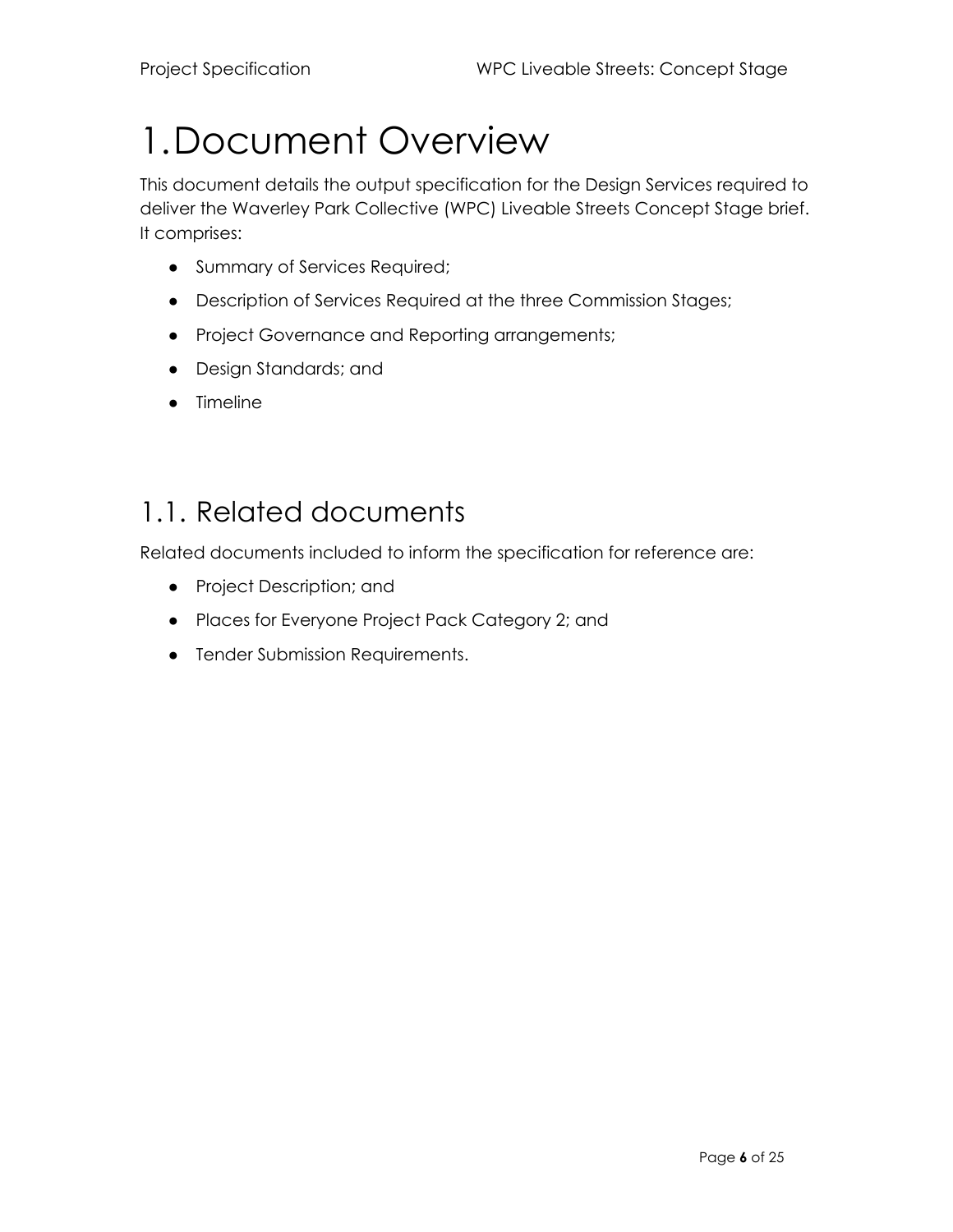# <span id="page-6-0"></span>2. Summary of Services Required

### <span id="page-6-1"></span>2.1. Purpose of commission

The purpose of this commission is to produce a single preferred traffic management and street design concept that has broad community backing, the support of key stakeholders including the Project Board, and is deliverable within an identifiable timeframe.

### <span id="page-6-2"></span>2.2. Services required

The project will be completed in stages, namely:

- Stage 0 Design Objectives Setting
- Stage 1 Options Appraisal
- Stage 2 Concept Design

This document sets out the minimum outcomes and outputs for each stage. The Consultant's tender return should clearly set out the methodology and programme based on these stages.

This specification should be read in conjunction with the Sustrans Places for Everyone Project Pack (see Appendix), which sets out deliverables required to progress to next stage funding.

The activities listed under each stage indicate those expected as the minimum required to deliver the project outputs and outcomes. The consultant will determine in its methodology the activities required to deliver the brief. The requirements of each stage are detailed below.

### <span id="page-6-3"></span>2.3. Third party surveys and audits

Tenderers should include within their tender response details of whether or not it is anticipated that technical surveys will be required during this commission.

To ensure a fair price assessment in areas where the scope of work is yet to be determined and is likely to be carried out by a third party, the cost of certain surveys **should not** be included in the tender price. However it would assist WPC if an approximate price for each survey were indicated, including any estimated management fee. Presentation of these prices will not constitute any form of agreement, but is requested purely to assist WPC in budgeting with the funder.

In the quality assessment we reserve the right to include appropriate identification of surveys as part of the methodology. However the quality of any proposed contractors will not be considered.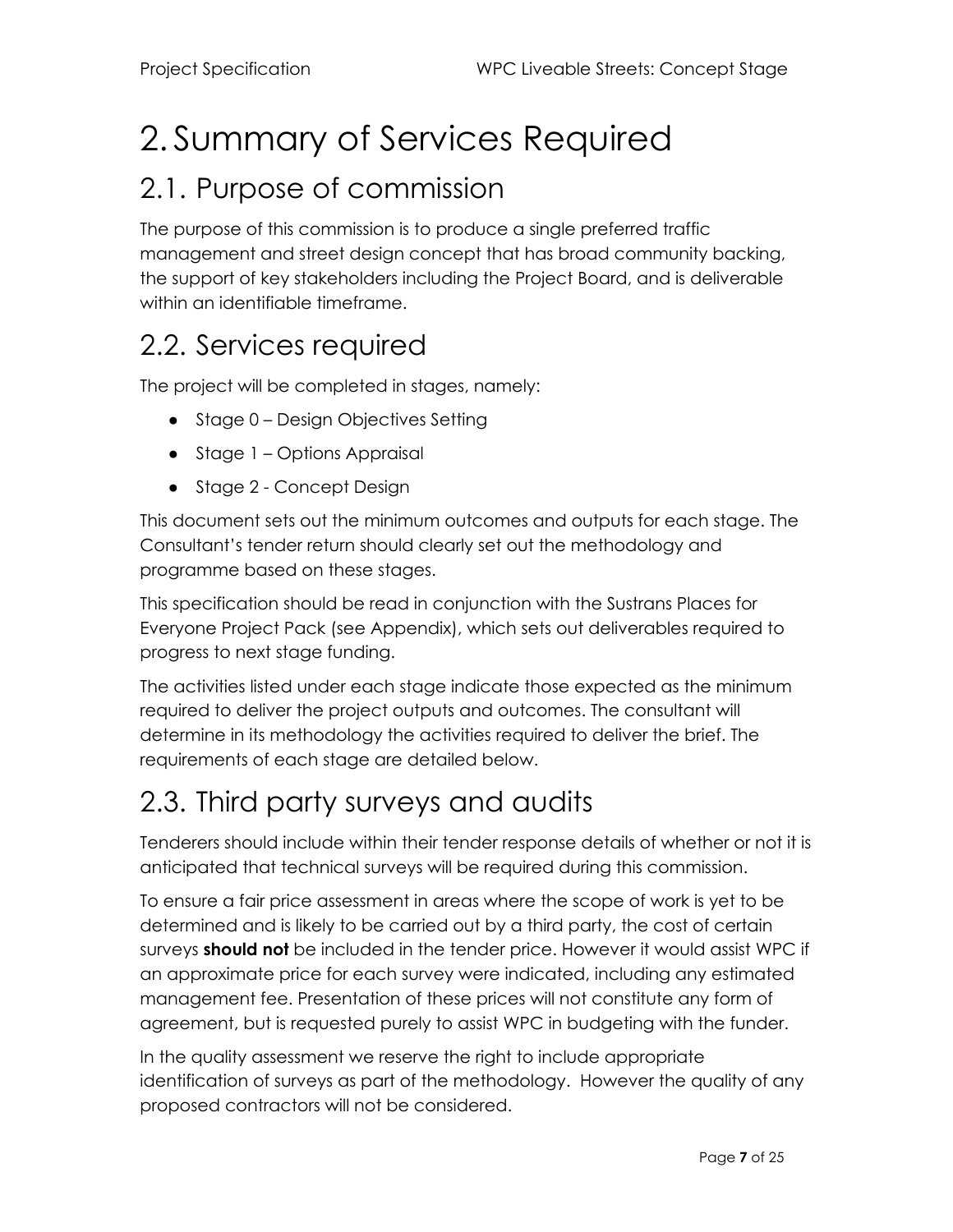Surveys and audits to which this section applies includes the following:

- Traffic surveys vehicle speed and volume;
- Vehicle parking surveys;
- Topographical survey (study area to be determined by consultant at project stage 2);
- HD19/15 Stage 1 Road Safety Audit on preferred design option (not required under HD19 but a funder requirement at project stage 2);
- Land ownership;
- Planning searches;
- Historic monuments;
- Environmental Impact Assessment (screening stage), including Preliminary Ecological Assessment.

This section does not apply to any other data collection specified in the Stage Outputs and Activities or that the tenderer considers a key element of its tender methodology.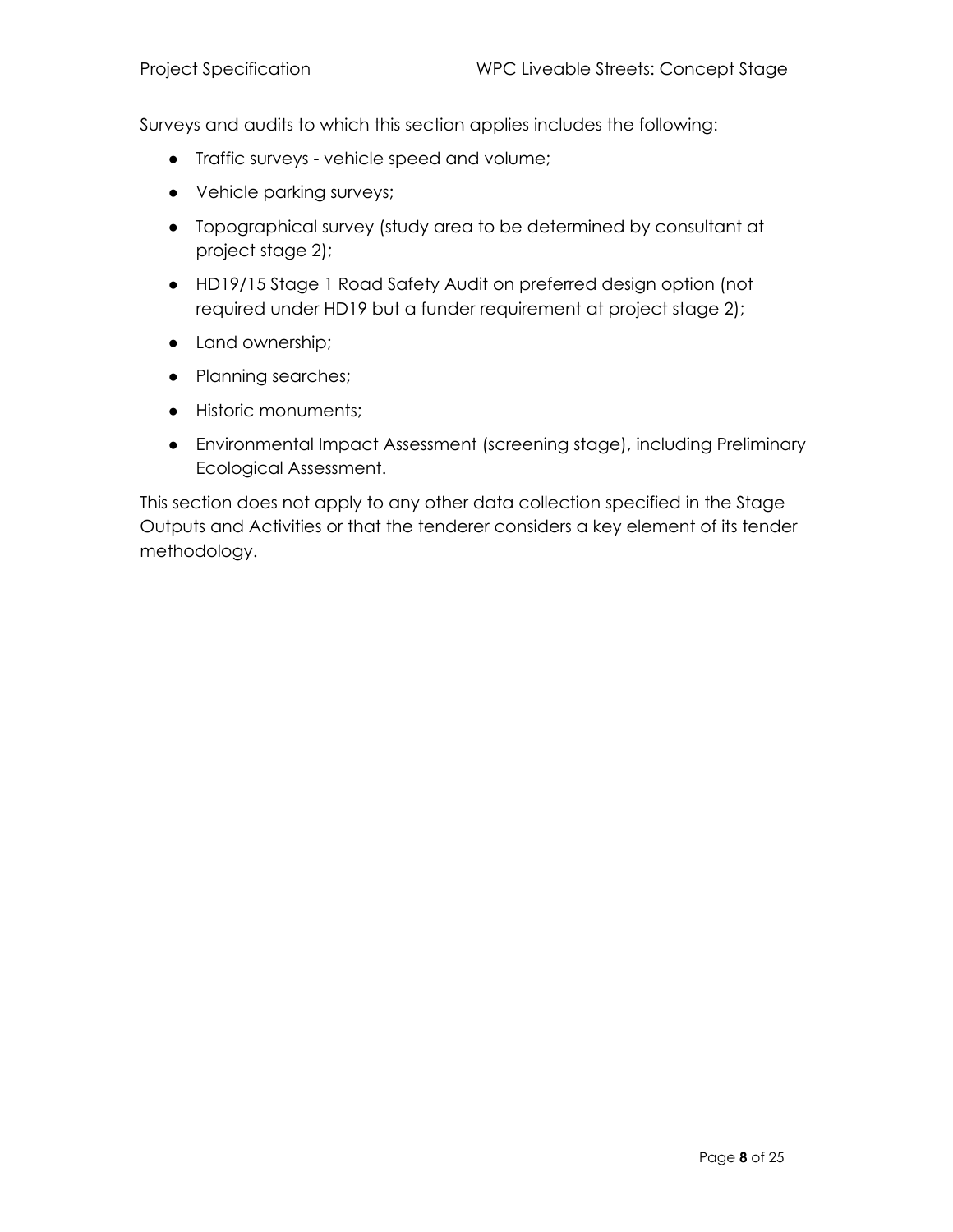# <span id="page-8-0"></span>3. Design Objectives Setting (Stage 0)

The minimum delivery requirements are outlined, but may not be limited to what is set out.

### <span id="page-8-1"></span>3.1. Outcomes

The headline outcomes required of Stage 0 are:

- All directly affected residents and identified stakeholders are aware of the project;
- A cross-sectional majority of directly affected residents have contributed to the development of the Design Objectives;
- Design Objectives have been agreed with stakeholders and validated by the community;
- Glasgow City Council's Neighbourhoods and Sustainability department has agreed the scope of their role at this and future delivery stages and gateways;
- Community issues to resolve have been defined and evidenced by the consultant;
- The key delivery risks have been identified and mitigations agreed with the Project Delivery Team; and
- Gateway 0 is signed off.

### <span id="page-8-2"></span>3.2. Outputs

The Tender Price should include all fees and expenses required to deliver the minimum Outputs, and all fees and expenses required to deliver any additional Outputs proposed.

The minimum outputs (delivered in electronic format) required under Stage 0 are:

- 1. Inception report detailing the agreed methodology, including engagement and design and confirming KPIs agreed with Project Delivery Team
- 2. All community engagement raw data and analysis files
- 3. Gateway 0 report detailing:
	- a. Strategic definition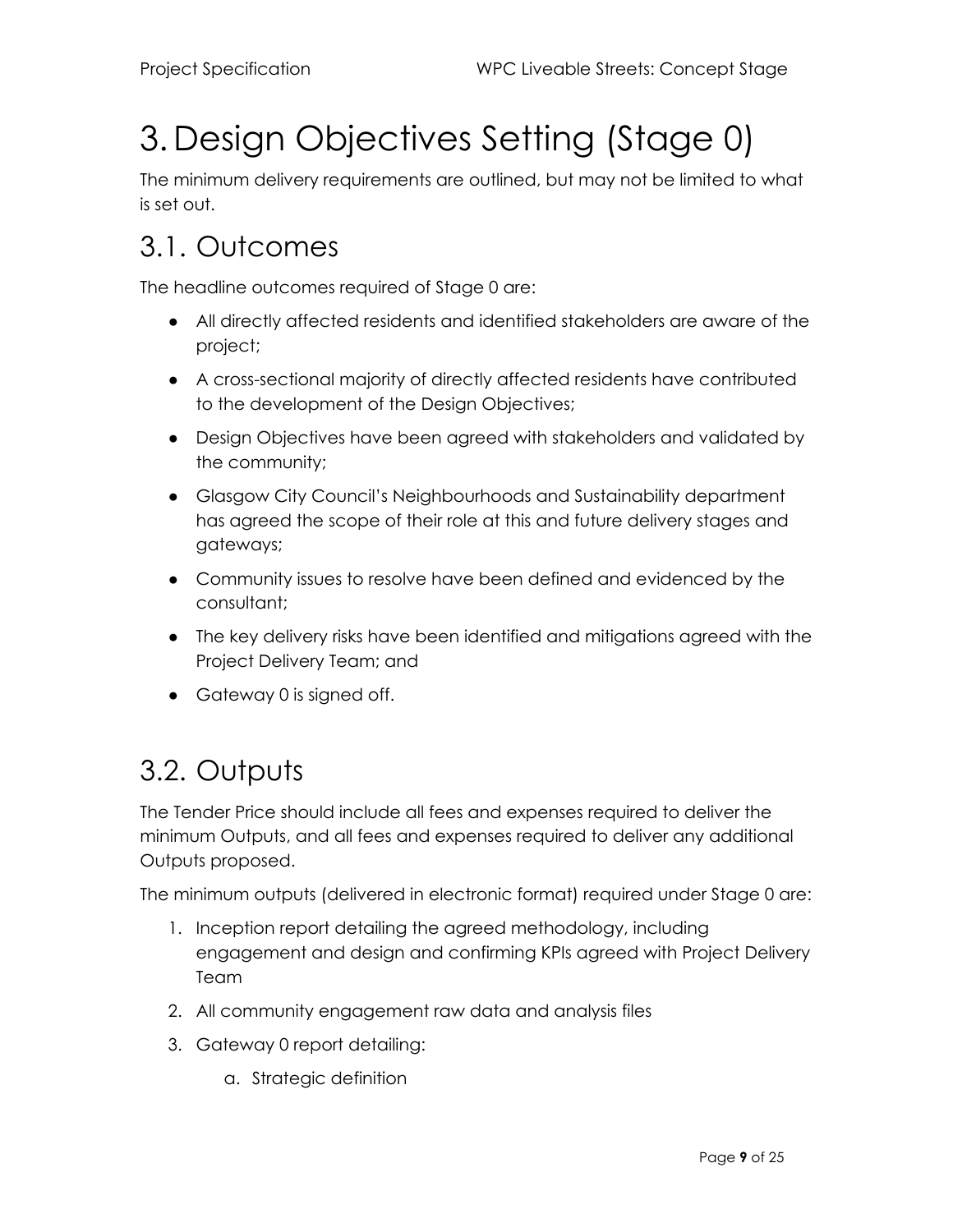- b. Scope
- c. Study area plan
- d. Findings of Study Area Analysis
- e. Summary of Stage 0 engagement activities
- f. Results of Stage 0 engagement
- g. Issues and opportunities
- h. Recommended Design Objectives and Next Steps
- 4. Presentation to the Project Board to seek approval for Gateway 0
- 5. Equality Impact Assessment
- 6. Updated project delivery risk register and programme

### <span id="page-9-0"></span>3.3. Activities

The Tender Price should include all fees and expenses required to deliver the Activities detailed in the tenderer's proposed methodology.

It is anticipated that the Consultant will conduct the following activities, as a minimum, during Stage 0. It is permitted to deviate from these activities where the tender can demonstrate an alternative approach is more effective:

#### <span id="page-9-1"></span>**3.3.1. Project Management**

- Inception Meeting
- Inception Report updating the agreed methodology if required
- Management of programme of delivery and budget
- Regular progress reporting to Project Delivery Team
- Work with Glasgow City Council's Neighbourhood Services contact (as roads authority) to ensure that all appropriate departments are at the decision-making table at the earliest point (via the Internal Delivery Group)
- CDM Principal Designer duties
- Management of the Equality Impact Assessment process

#### <span id="page-9-2"></span>**3.3.2. Study Area Analysis**

● Collection of existing data from WPC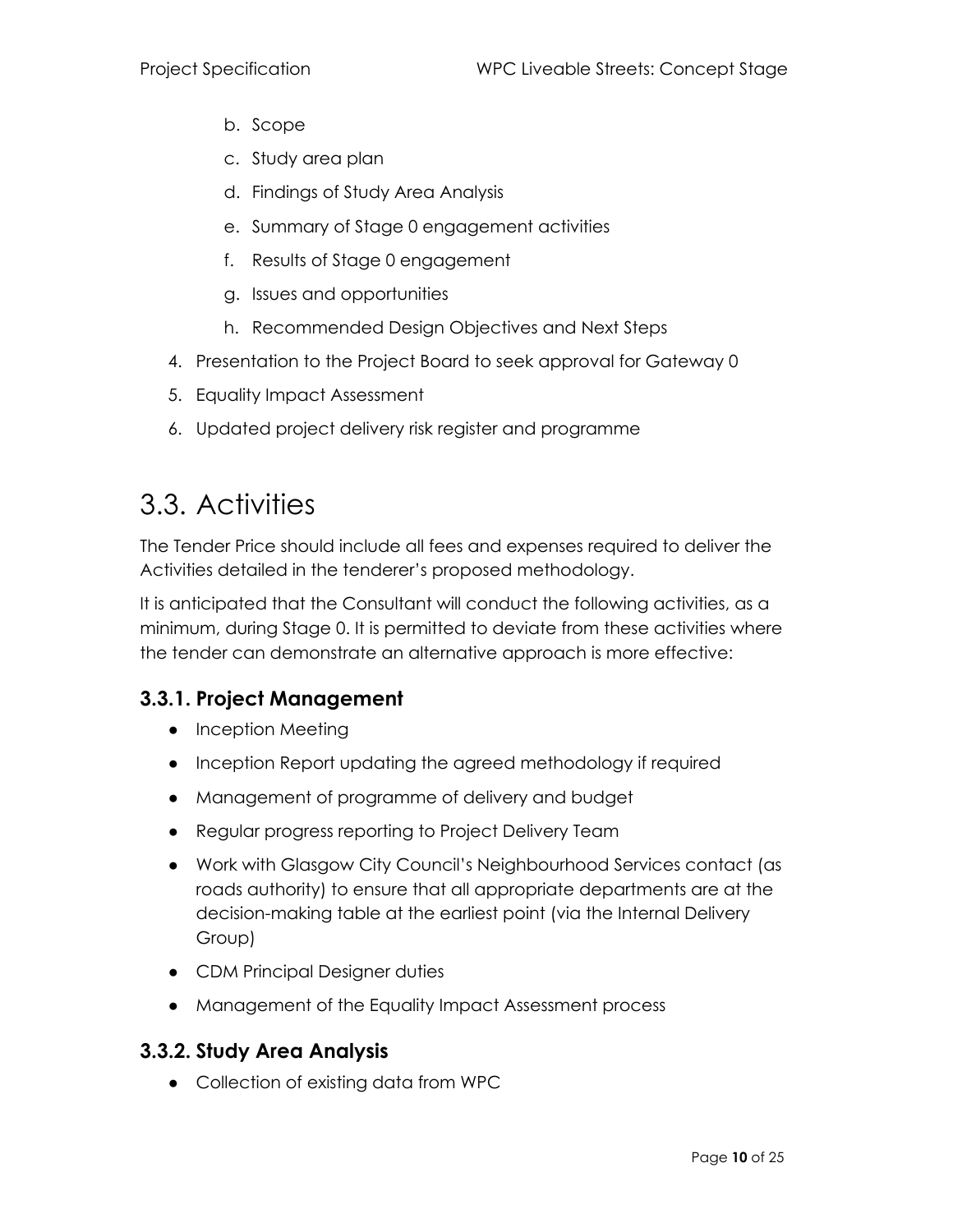- Analysis of geographical, historical and architectural context
- Analysis of policy context
- Audit of existing local travel connections, particularly active travel (walking, cycling and wheeling) and public transport
- Travel-related data collection (which may include but is not limited to walking, cycling and wheeling movement patterns at peak times, school travel surveys, Public Life Surveys, attitudinal surveys with key demographics (note that traffic speed, volume and parking surveys will not form part of the tender price))
- Identify land ownership issues

#### <span id="page-10-0"></span>**3.3.3. Public Engagement**

- Population and stakeholder analysis to identity how to access the widest range of community members, including harder to reach groups and considering our Equalities duties
- Detailed engagement methodology agreed with the Project Delivery Team. The methodology should consider a range of methods to ensure that no-one is excluded from contributing
- Lead on all aspects of organising, promoting, managing and reporting on engagement events (the Project Delivery Team will arrange access to, and cover cost for, local community spaces for the consultant to host engagement events, and will assist with promotional activities, etc, as necessary)
- Use the Project Advisory Group to gain feedback on Design Objectives

#### <span id="page-10-1"></span>**3.3.4. Reporting**

- Support the Project Delivery Team as required in communication with Project Board members, including directly relating to programme delivery
- Presentation to Project Delivery Team to report the findings of public engagement activities
- Draft Gateway 0 Report to Project Delivery Team for review and circulation to Project Board
- Final Gateway 0 Report following Project Delivery Team and Project Board comments
- Presentation of Final Report to Project Board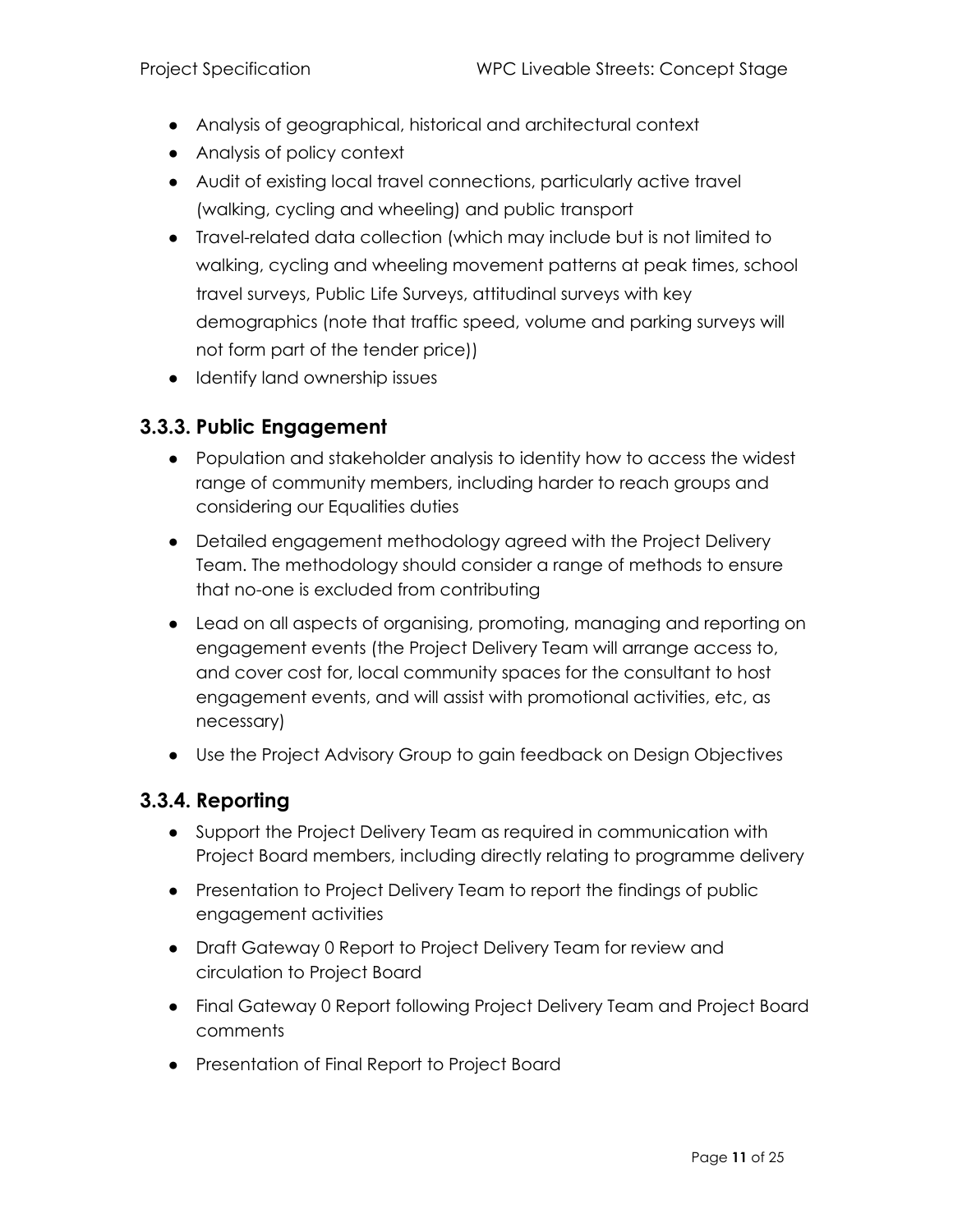● All materials associated with public engagement. This may include example visuals to assist the community, landowners, planners and stakeholders to take decisions.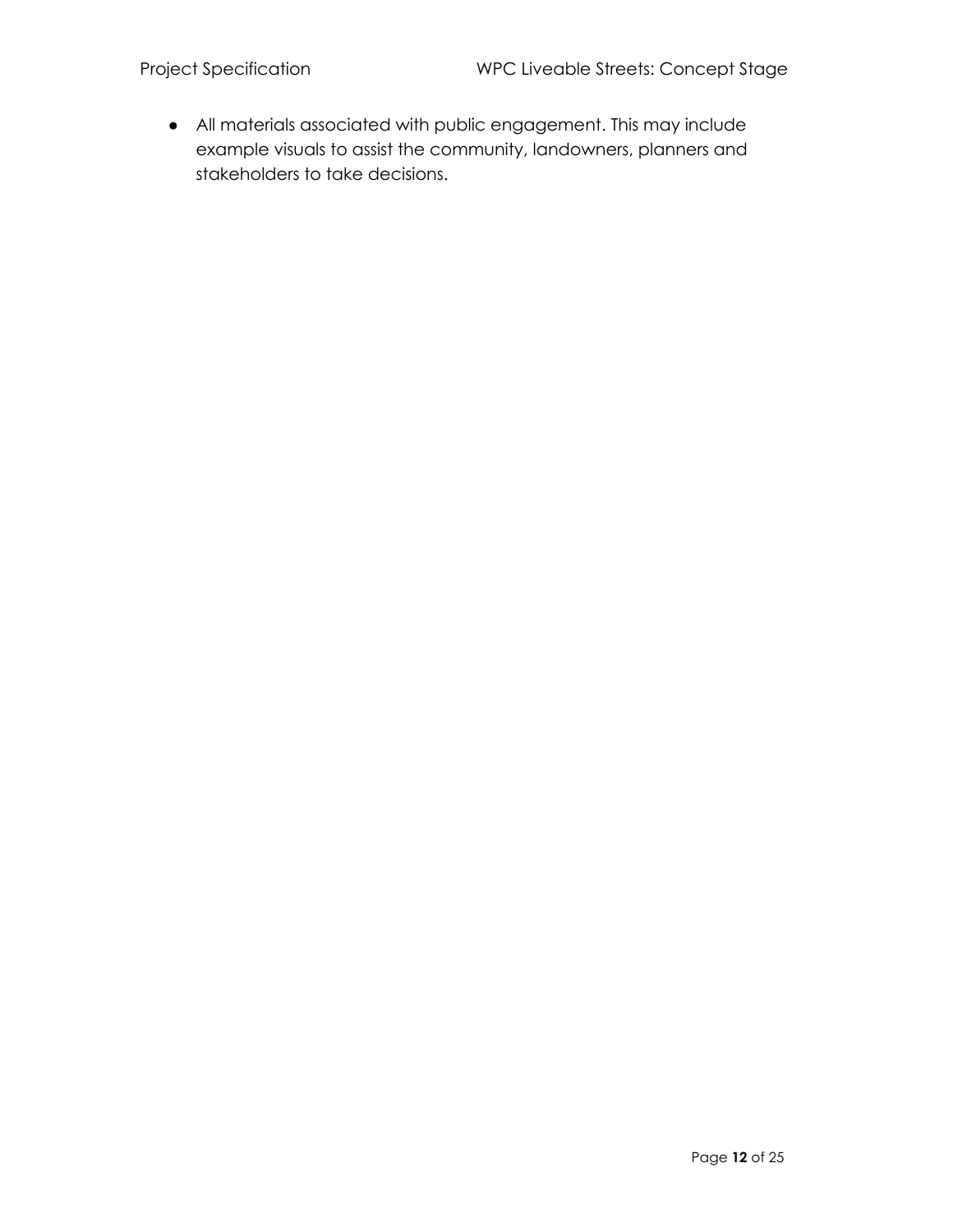## <span id="page-12-0"></span>4. Options Appraisal (Stage 1)

The minimum delivery requirements are outlined, but may not be limited to what is set out.

### <span id="page-12-1"></span>4.1. Outcomes

The headline outcomes required of Stage 1 are:

- The outcome of Stage 0 has been publicly communicated to the community;
- Design Options have been developed by the consultant that meet the Design Objectives;
- Design Options have been presented to, and agreement has been sought from, the Project Board prior to community engagement;
- A cross-sectional majority of directly affected residents have been given the opportunity to contribute to Design Options Appraisal;
- Feedback from the community has been collated to inform . design phase and evidence has been presented that there is broad support across the community to take forward a preferred Design Option to the next stage;
- The Project Board has agreed on a preferred Design Option for the consultant to take forward to the next stage;
- The key delivery risks have been updated and mitigations agreed with the Project Delivery Team; and
- Gateway 1 is signed off.

### <span id="page-12-2"></span>4.2. Outputs

The Tender Price should include all fees and expenses required to deliver the minimum Outputs, and all fees and expenses required to deliver any additional Outputs proposed.

The minimum outputs (delivered in electronic format) required under Stage 1 are:

1. Three public and stakeholder-facing Design Options drawings comprising: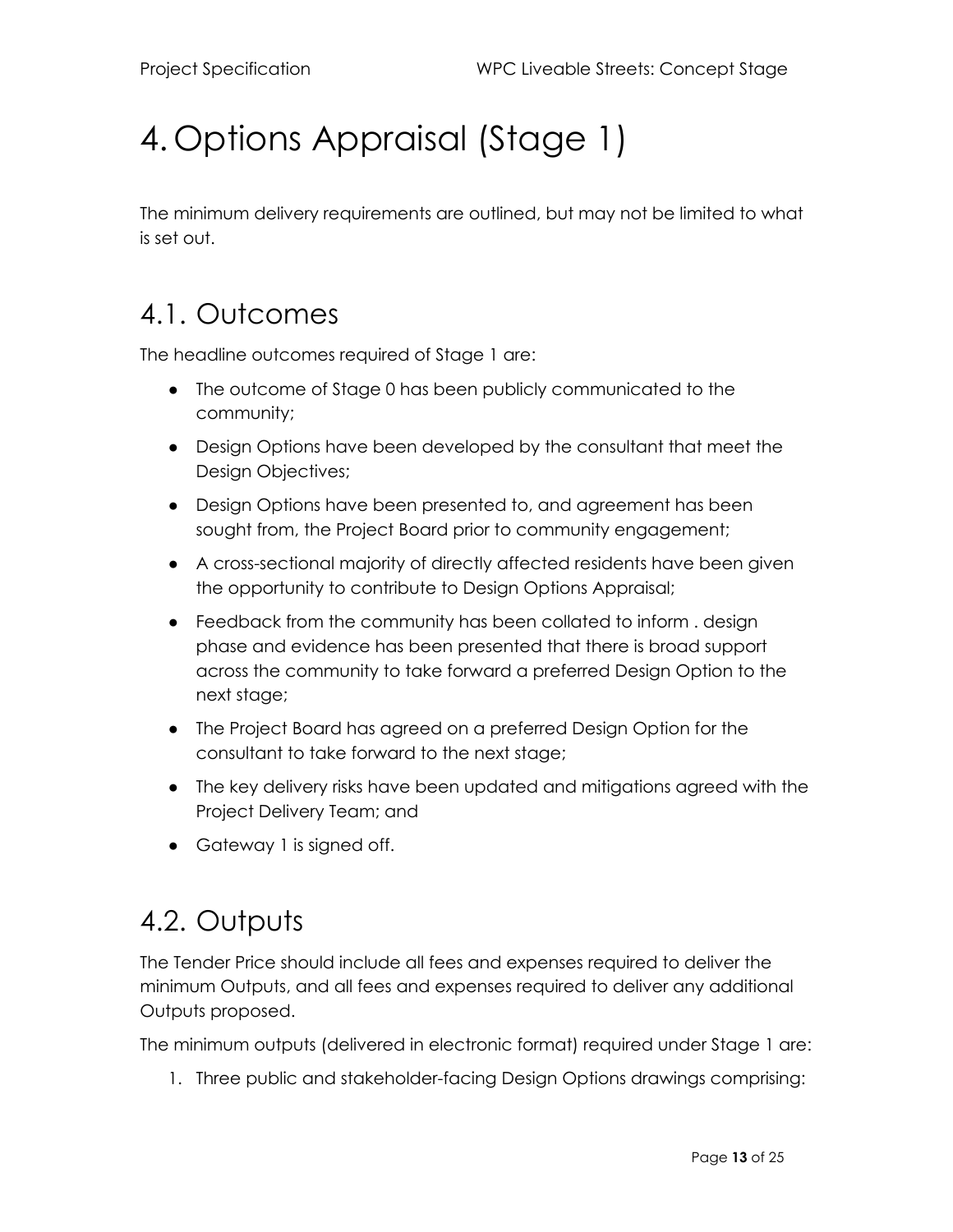- a. General arrangement layouts
- b. Plan views and 3-D graphical representations showing key layouts;
- c. Presentation of materials and placemaking concepts
- 2. All content for public and stakeholder-facing engagement, including all advertising and communications-related materials
- 3. All community engagement raw data and analysis files
- 4. Develop a Monitoring and Evaluation Plan, including indicators on: mode split and the number of people walking, cycling and wheeling for local trips; Traffic volume and speed; Perceptions of community cohesion, cycling and walking safety; and Perceptions of street enjoyment and satisfaction
- 5. Gateway 1 report detailing:
	- a. Summary of Design Options and how they meet the Design **Objectives**
	- b. Appraisal of Preferred Design Options on the basis of Stage 1 engagement
	- c. Identification of Preferred Design Option
	- d. Issues, opportunities and recommendations
- 6. Presentation to the Project Board to seek approval for Gateway 1
- 7. Updated Equality Impact Assessment
- 8. Updated project delivery risk register and programme
- 9. Designer's Risk Register

### <span id="page-13-0"></span>4.3. Activities

The Tender Price should include all fees and expenses required to deliver the Activities detailed in the tenderer's proposed methodology.

It is anticipated that the Consultant will conduct the following activities, as a minimum, during Stage 0. It is permitted to deviate from these activities where the tender can demonstrate an alternative approach is more effective::

#### <span id="page-13-1"></span>**4.3.1. Project Management**

- Management of programme of delivery and budget
- Regular progress reporting to Project Delivery Team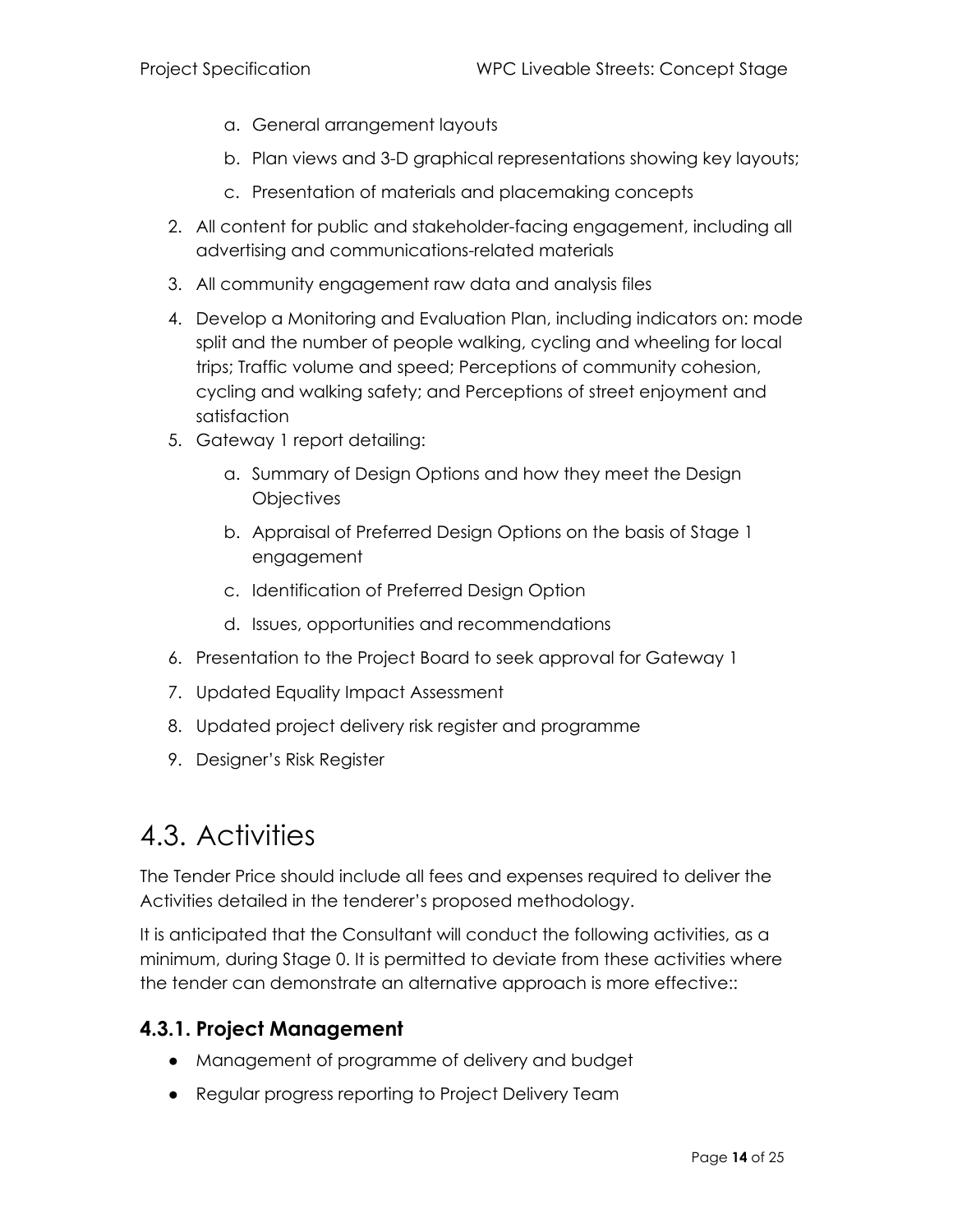- CDM Principal Designer duties
- Management of the Equality Impact Assessment process

#### <span id="page-14-0"></span>**4.3.2. Design Process**

- Agree a design methodology with the Project Delivery Team which will guide the process of evaluating and selecting Design Options. This may include the creativity, innovation, pragmatism, and constructability of the design
- Involve the Project Delivery Team at every step of the Design Process to ensure that it is on track and engage the Project Board at key stages, particularly relating to deliverability
- The design process may include, but not exclusively: urban design; placemaking; civil engineering; traffic management; low traffic; neighbourhood techniques; landscape architecture

#### <span id="page-14-1"></span>**4.3.3. Public Engagement**

- Communicate Design Objectives to the community, ensuring no key stakeholders are excluded
- Provide detailed engagement methodology informed by Stage 0 outcomes. The methodology must consider a variety of methods to ensure that the widest range of demographic groups is heard from, and that the key engagement risks are mitigated
- Lead on all aspects of organising, promoting, managing and reporting on engagement events (the Project Delivery Team will arrange access to, and cover cost for, local community spaces for the consultant to host engagement events, and will assist with promotional activities, etc, as necessary)
- Use the Community Advisory Group to gain feedback and build this into Design Options

#### <span id="page-14-2"></span>**4.3.4. Reporting**

- Support the Project Delivery Team as required in communication with Project Board members, including directly relating to programme delivery
- Ensure that all appropriate Glasgow City Council departments are at the decision-making table at appropriate point
- Presentation to Project Board to report the findings of the public engagement activities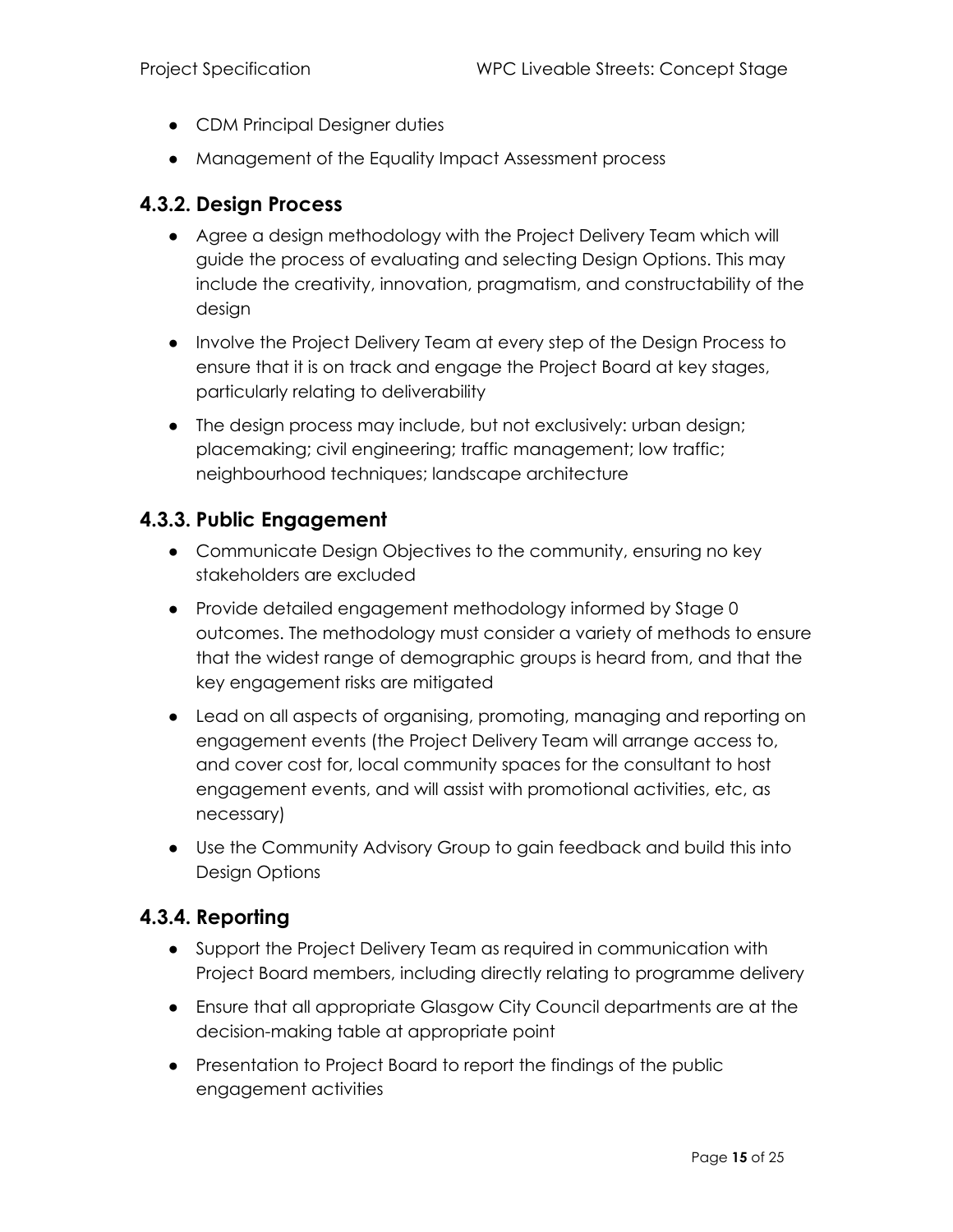- Draft Gateway 1 Report to Project Delivery Team for review and circulation to Project Board
- Final Gateway 1 Report following Project Delivery Team and Project Board comments
- All materials associated with public engagement. This should include for sufficiently detailed visuals to assist the community, landowners, planners and stakeholders to take decisions.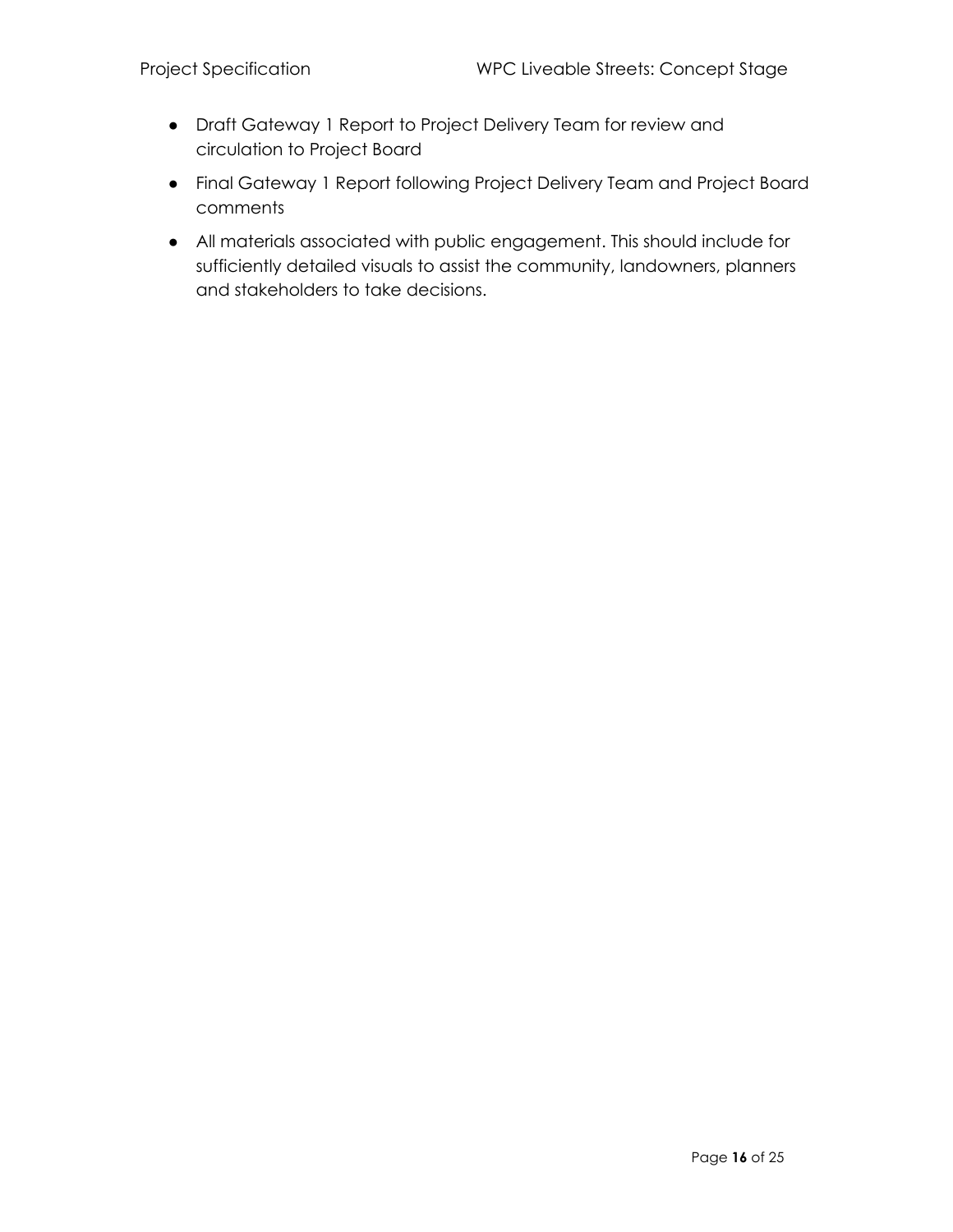# <span id="page-16-0"></span>5. Concept Design (Stage 2)

The minimum delivery requirements are outlined, but may not be limited to what is set out.

### <span id="page-16-1"></span>5.1. Outcomes

The headline outcomes required of Stage 2 are:

- The outcome of Stage 1 has been publicly communicated to the community for information only;
- Preferred Design Option is developed into a Draft Concept Design by the consultant;
- Draft Concept Design has been presented to, and agreement has been sought from, the Project Board prior to public consultation;
- A cross-sectional majority of directly affected residents have been given the opportunity to contribute to the Draft Concept Design;
- Feedback from the community has been collated and evidence has been presented that there is broad support across the community to take forward the Concept Design to the next stage of design;
- Consultant has submitted relevant documents to Places for Everyone fund in time for funding decision by May 2021;
- The Project Board has agreed on the changes required for the consultant to finalise the Concept Design;
- The Final Concept Design has been signed off by the Project Board;
- The key delivery risks have been updated and mitigations agreed with the Project Delivery Team; and
- Gateway 2 is signed off.

### <span id="page-16-2"></span>5.2. Outputs

- 1. Public and stakeholder-facing Preferred Design Option for Engagement drawings comprising:
	- a. general arrangement (1:500);
	- b. plan views and 3-D graphical representations showing key layouts; and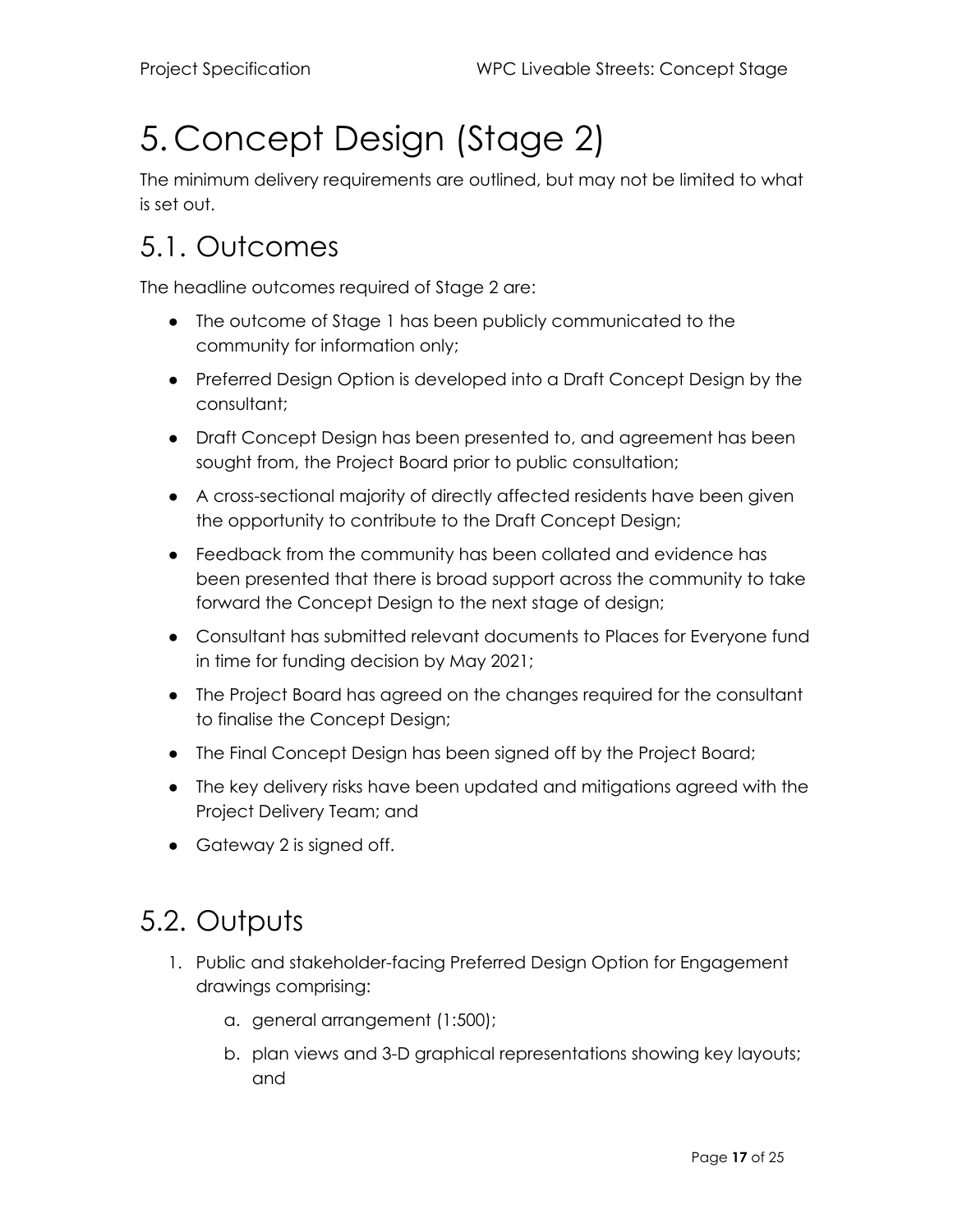- c. A draft Design Framework recommending the urban design approach and materials palette ideas.
- 2. All content for public and stakeholder-facing engagement, including all advertising and communications-related materials
- 3. All community engagement raw data and analysis files
- 4. Final Preferred Design Option drawings to RIBA Stage 2 incorporating public and stakeholder feedback, comprising:
	- a. updated general arrangement (1:500),
	- b. plan views and 3-D graphical representations,
	- c. updated Design Framework (including recommended materials palette)
- 5. Gateway 2 report detailing:
	- a. Final justification of the Preferred Design Option and how it meets the Design Objectives
	- b. Summary of public engagement (including results from on-street trial) and stakeholder feedback on the Preferred Design Option, and summary of how the final drawing outputs respond to this
	- c. Assessment of unresolved design issues
	- d. High level cost estimate
	- e. Next steps including, detailing tasks required at the next stage of design and a realistic high level delivery programme to construction
- 6. Two-page Executive Summary Report of the Gateway 2 Report issued to Councillors and residents.
- 7. Presentation to the Project Board to seek approval for Gateway 2
- 8. Presentation to Funder as required
- 9. Completed application form to Places for Everyone fund
- 10. Updated Equality Impact Assessment
- 11. Updated project delivery Risk Register
- 12. CDM Health and Safety File and Designer's Risk Register

### <span id="page-17-0"></span>5.3. Activities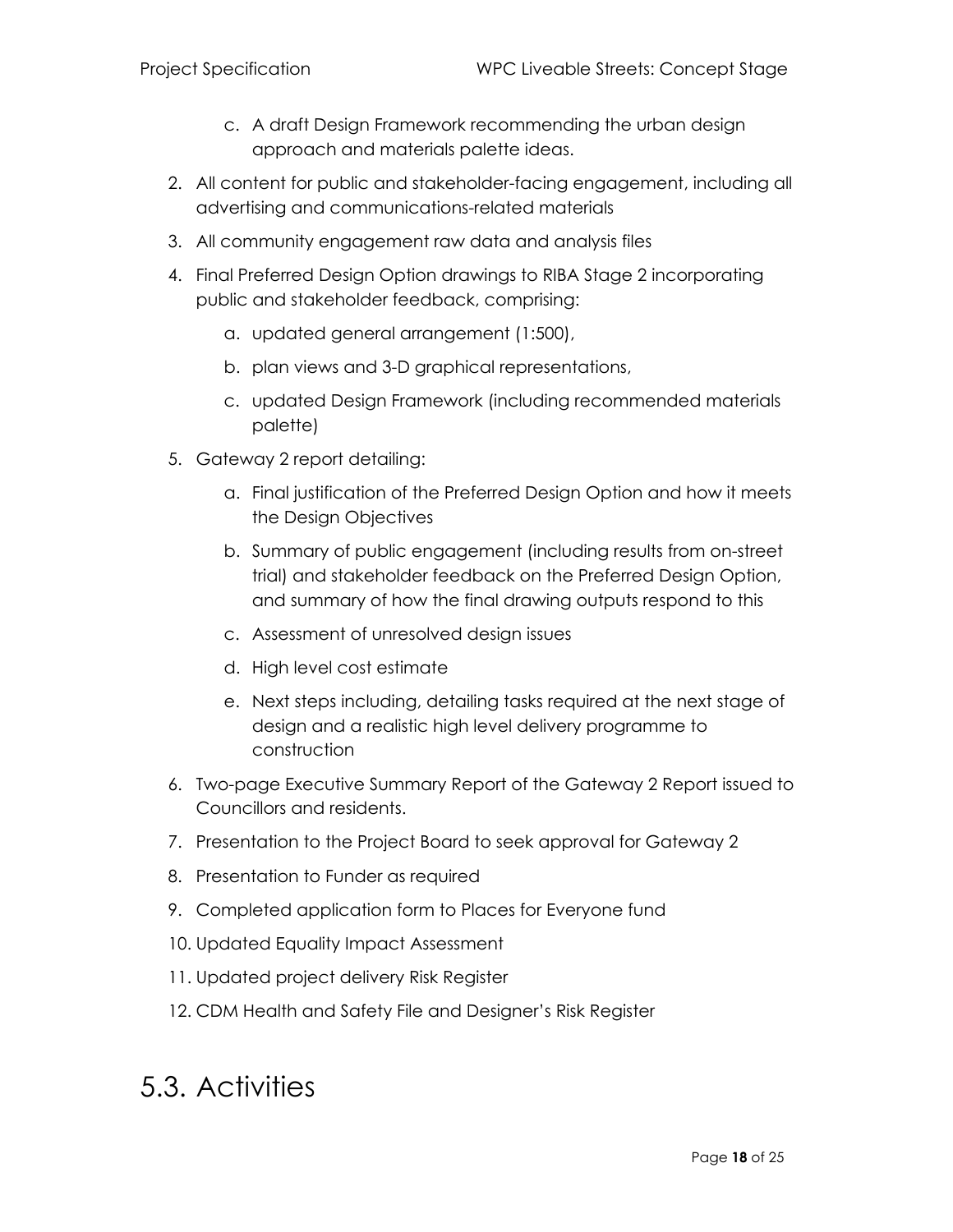The Tender Price should include all fees and expenses required to deliver the Activities detailed in the tenderer's proposed methodology.

It is anticipated that the Consultant will conduct the following activities, as a minimum, during Stage 0. It is permitted to deviate from these activities where the tender can demonstrate an alternative approach is more effective:

#### <span id="page-18-0"></span>**5.3.1. Project Management**

- Management of programme of delivery and budget
- Management of Places for Everyone funding application 2021-2022
- Regular progress reporting to Project Delivery Team
- CDM Principal Designer duties
- Management of the Equality Impact Assessment process

#### <span id="page-18-1"></span>**5.3.2. Design Process**

- Agree a design methodology with the Project Delivery Team which will guide the process of evaluating and selecting Final Concept Design. This may include the creativity, innovation, pragmatism, and constructability of the design
- Involve the Project Delivery Team at every step of the Design Process to ensure that it is on track and engage the Project Board at key stages, particularly relating to deliverability
- The design process may include, but not exclusively: urban design; placemaking; civil engineering; traffic management; low traffic; neighbourhood techniques; landscape architecture

#### <span id="page-18-2"></span>**5.3.3. Public Engagement**

- Communicate Stage 1 outcome to the community, ensuring no key stakeholders are excluded
- On-street trial designed to demonstrate the value of potential interventions
- Provide detailed engagement methodology informed by Stage 1 outcomes. The methodology must consider a variety of methods to ensure that the widest range of demographic groups is heard from, and that the key engagement risks are mitigated
- Lead on all aspects of organising, promoting, managing and reporting on engagement events (the Project Delivery Team will arrange access to, and cover cost for, local community spaces for the consultant to host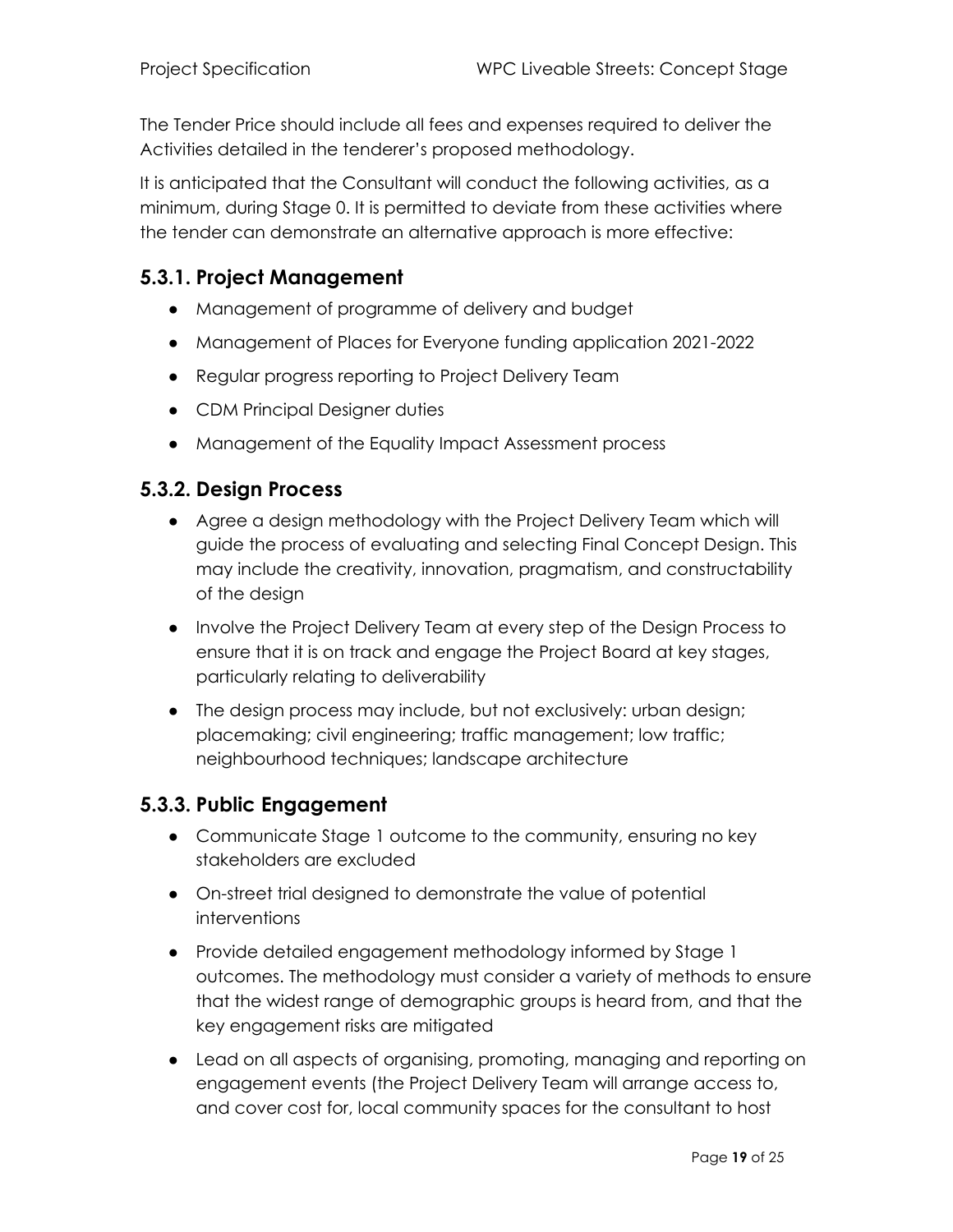engagement events, and will assist with promotional activities, etc, as necessary)

● Use the Community Advisory Group to gain feedback and build this feedback into Concept Design

#### <span id="page-19-0"></span>**5.3.4. Reporting**

- Ensure that all appropriate Glasgow City Council departments are at the decision-making table at appropriate point
- Support the Project Delivery Team as required in communication with Project Board members, including communication directly relating to programme delivery
- Presentation to Project Board to report the findings of the public engagement activities
- Draft Gateway 2 Report to Project Delivery Team for review and circulation to Project Board
- Final Gateway 2 Report following Project Delivery Team and Project Board comments
- All materials associated with public engagement. This should include for sufficiently detailed visuals to assist the community, landowners, planners and stakeholders to take decisions.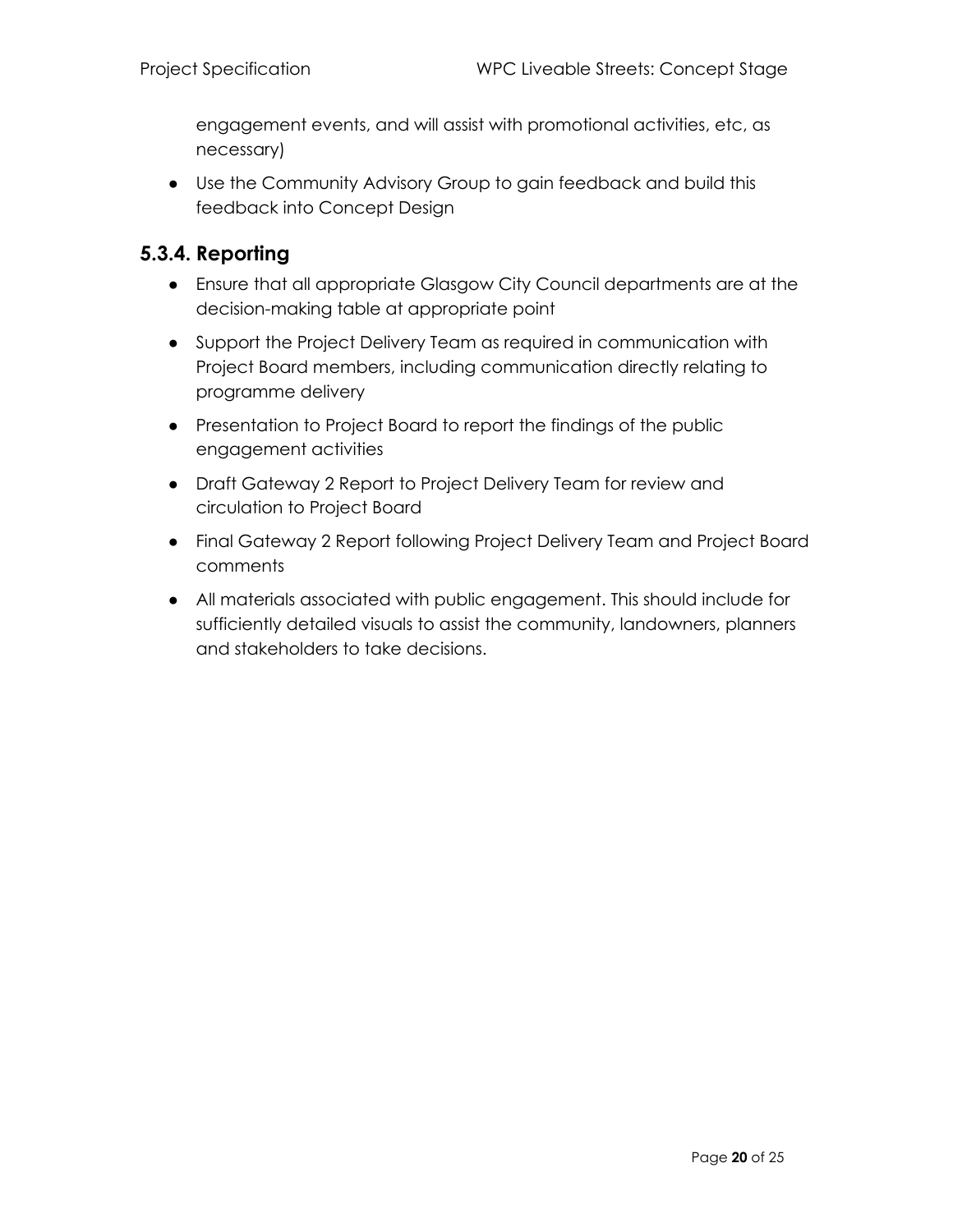# <span id="page-20-0"></span>6. Project Governance and Reporting

### <span id="page-20-1"></span>6.1. Project Governance

The project governance structure, with representatives, is detailed below.

#### <span id="page-20-2"></span>**6.1.1. Project Board**

The role of the Project Board members is to provide sign off of the project outcomes at key gateways, in the capacity of:

- Commercial client Waverley Park Collective
- Roads Authority Glasgow City Council (GCC) Neighbourhood Services, with particular responsibility for ensuring adherence to Glasgow City Council policies and scheme adoption
- Funder Sustrans Places for Everyone

#### <span id="page-20-3"></span>**6.1.2. Project Delivery Team**

The role of the project delivery team (Waverley Park Collective) is to ensure the defined project outcomes and outputs in Stages 0-2 are delivered by the consultant on time and to budget.

#### **6.1.3. Consultant**

The role of the Consultant is to deliver the defined project outcomes and outputs in Stages 0-2 on time and to budget on behalf of the Project Delivery Team and ensure sign off at key gateways by the Project Board.

#### **6.1.4. Internal Delivery Group**

In recognition that the project may benefit from the input of a range of Council departments that may be stakeholders, the consultant could be instructed to report to an internal GCC Internal Delivery Group. This may include, for example, those responsible for capital delivery, parks access, school transport and sustainability programmes as relevant. Responsibility for identifying key decision-makers for this group lies with GCC's Neighbourhood Services as the Board member.

#### **6.1.5. Project Advisory Group**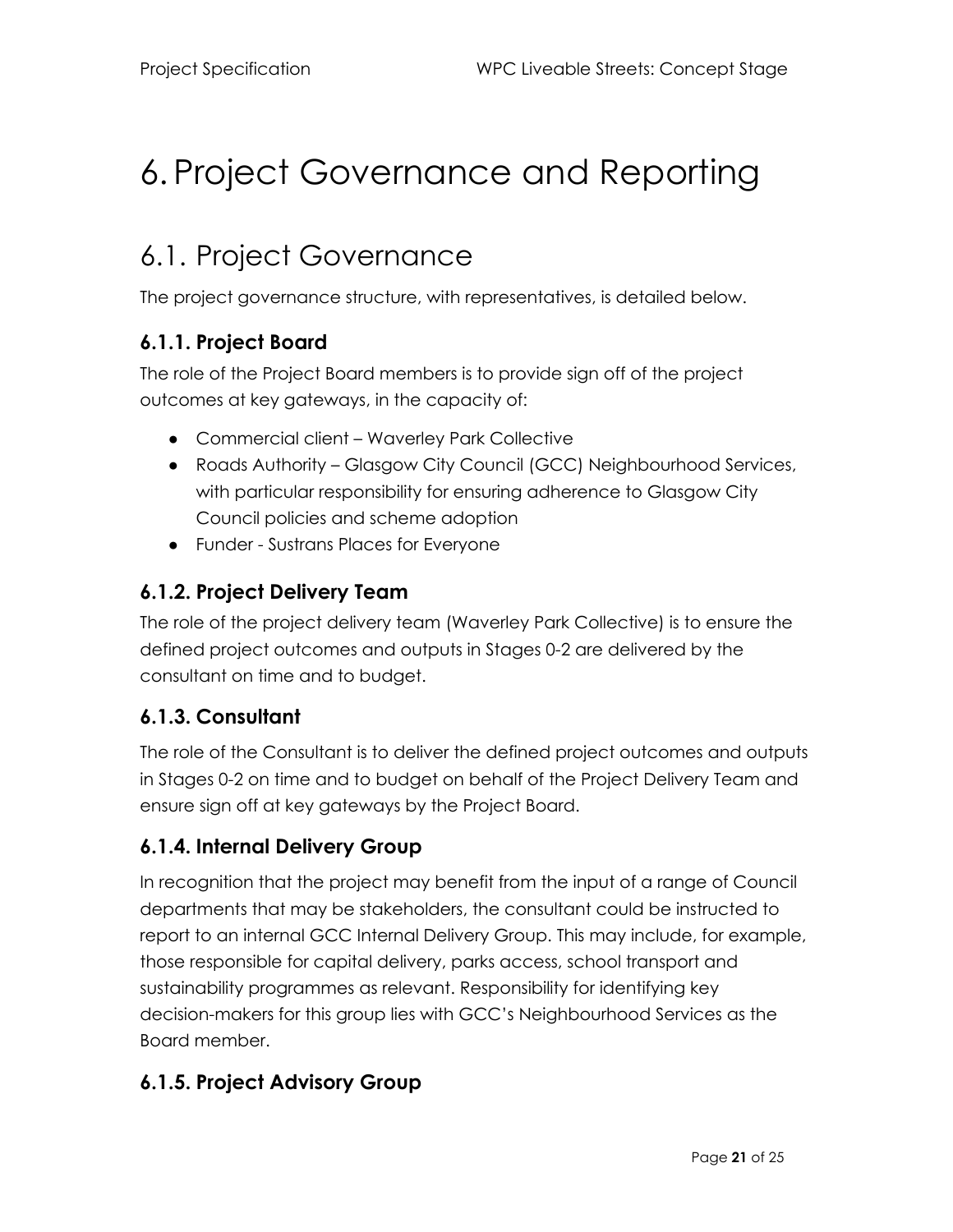A Project Advisory Group will be established to represent a cross-section of the community. The group will be asked to provide advice and feedback on the project outputs as they progress. The role of the consultant will be to assist in identifying potential members and to use this group to gain feedback at different Stages.

#### **6.1.6. CDM Roles**

Provisionally, the following roles are intended to be assigned for the project at Stages 0-2:

- CDM Client –Waverley Park Collective
- CDM (Principal) Designer consultant to be appointed
- Providing advice and therefore a designer Glasgow City Council
- Providing advice and therefore a designer Sustrans

### <span id="page-21-0"></span>6.2. Gateway Review

The Project Board has responsibility for approving completion of each Gateway, Considering the advice of the Project Delivery Team. Approval will mark the completion of that Project Stage and must be received by the Consultant prior to commencement of the subsequent stage.

The consultant should identify the proposed timing of each Gateway Review and must be set out in the proposed programme that is submitted in the tender return. A minimum of three weeks' notice should be given to the Project Board by the Consultant prior to each gateway review. For Gateway outputs we expect the Project Delivery Team and Project Board to have a minimum review period of 14 days.

The review shall consider the Consultant's work under three criteria:

- 1. Do the outputs submitted meet the format and presentation requirements as set out in the Specification.
- 2. Does the design(s) meet the project requirements set out in the Specification?
- 3. Have any new issues or situations arisen resulting in a requirement to change design as an alteration to the agreed scope at Inception?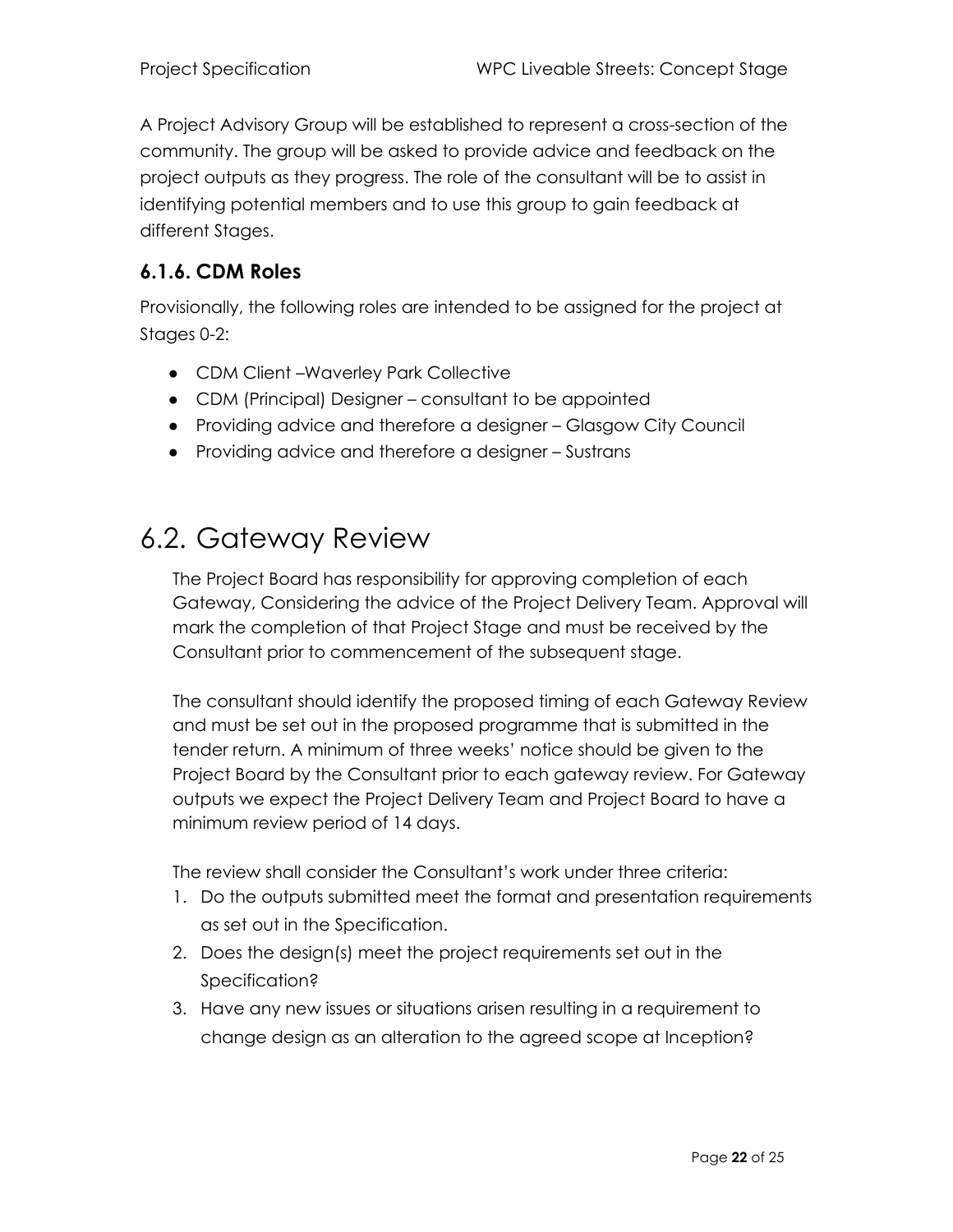Following the Gateway Review, the below process shall be adhered to for each criteria:

- 1. In the case of failing criteria one, a re-submission is made to the Project Board within 3 working days. This is considered a 'Defect' and clause 41 'Correcting Defects' of NEC 3 shall apply.
- 2. Where a design(s) does not meet the requirements and design standards set out in the Specification, the Consultant is required to submit a redesign, as per the client's desired alterations, within 10 working days.
- 3. Where the client requires a design alteration away from the original Specification, this should be undertaken by a date agreed with the Project Delivery Team in writing.

WPC does not anticipate any funding delays to impact on the project timescales.

With the best endeavours it would be expected that each Stage can be completed by the Delivery Date indicated unless there are any significant delays encountered in the technical work, public consultations or at WPC' request. Should the consultant require to move the proposed deadlines set out in the proposed programme (section 9), this should be indicated in the tender submission and agreement to this would need to be reached with WPC.

At any time during Gateway Review or at any other stage in the project, the contract may be terminated in the event of unsatisfactory performance.

### <span id="page-22-0"></span>6.3. Reporting Requirements

All reporting must be submitted in the appropriate electronic format as detailed under the requirements of each Project Stage.

It may be necessary for the Consultant to provide one full set of printed design drawings for client review at each stage. Tenderers should include this cost within their Tender Price.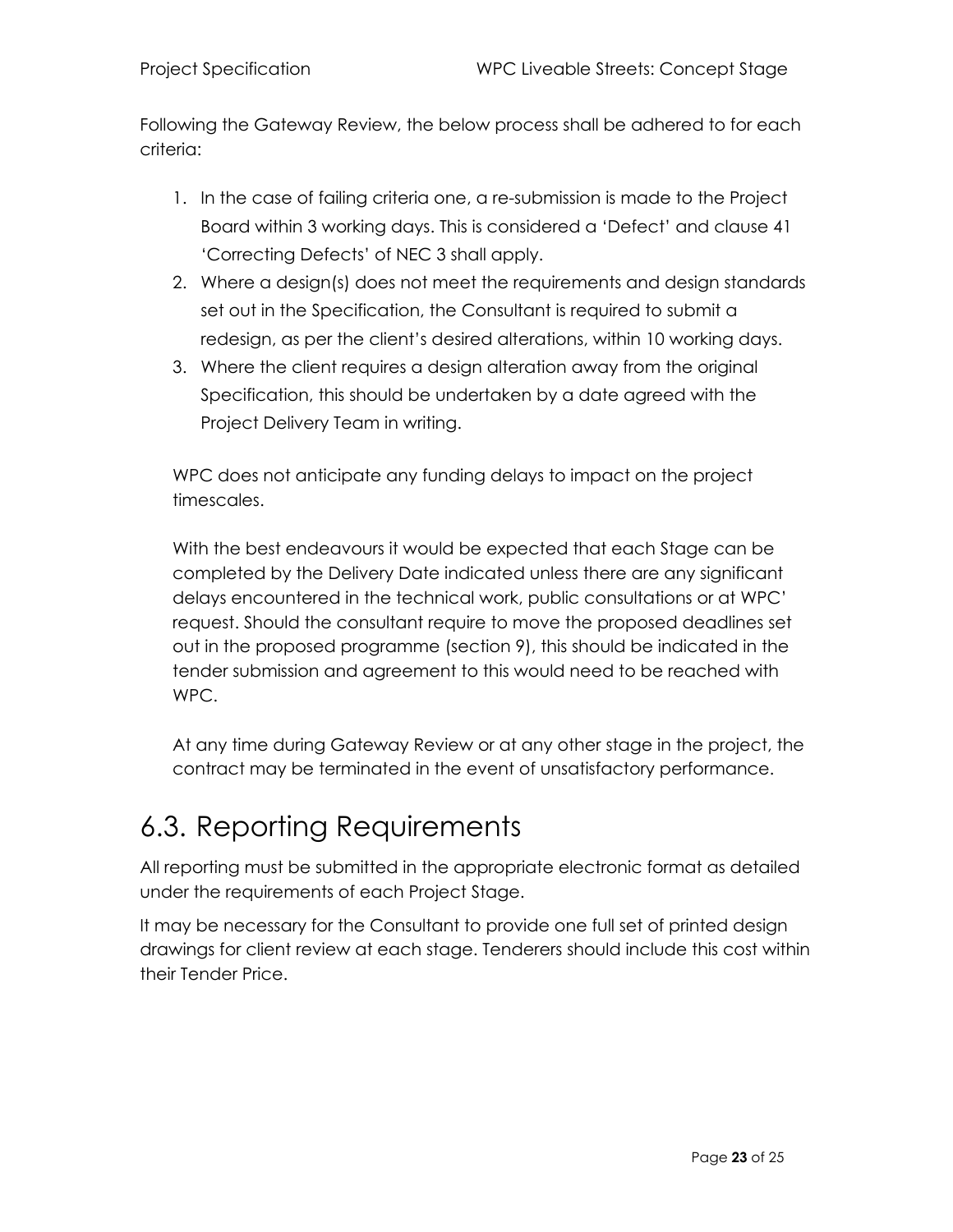## <span id="page-23-0"></span>7. Design Guidance

WPC aims to create and maintain a safe, clean and welcoming environment by ensuring the streets are safe and attractive for all ages and abilities to live, learn, and move. In determining what design guidance to employ, this aim and the overarching Project Design Objectives should take precedence.

All designs should be in line with the design principles set out in the Places for Everyone Project Pack.

It is anticipated that the design will comply with the principles set out in Designing Streets. In recognition that Scotland's design guidance does not currently represent best practice, it is recognised that inspiration can also be drawn from documents such as:

- LTN 1/20 Cycle Infrastructure Design;
- London Cycle Design Standards;
- City of Edinburgh Street Design Guidance;
- Glasgow City Council local guidance (as defined by the roads authority);
- Glasgow Avenues Design Framework
- Cycling by Design 2010, Transport Scotland (2011)
- Roads for All: Good Practice Guide for Roads, Transport Scotland (2013)

It is the responsibility of the consultant to ensure that the design outputs are deliverable within the parameters advised by Glasgow City Council as roads authority who will adopt the completed scheme once built.